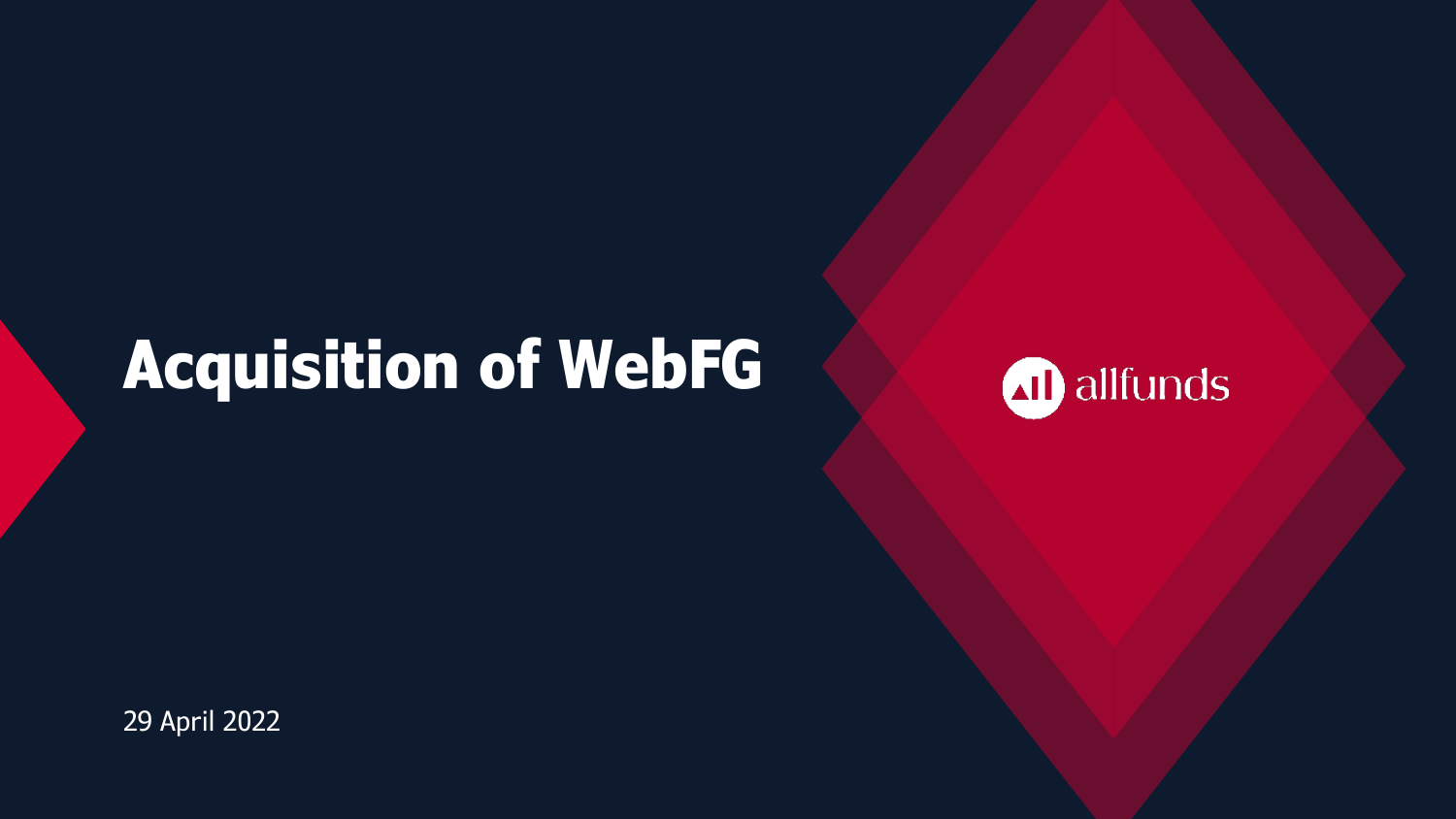

For the purposes of this disclaimer, Allfunds Group plc and its consolidated subsidiaries are referred to as "Allfunds" and "Presentation" shall include this document, its contents or any part of it, as well as any oral briefings by Allfunds and any Q&A session that may follow such briefings.

This Presentation is for informational purposes only. It does not constitute or form part of, and should not be construed as, an offer of securities nor a solicitation to make such an offer, in any jurisdiction. The Presentation neither constitutes investment advice or recommendation with respect to any securities of Allfunds, nor shall it or any part of it nor the fact of its distribution form the basis of, or be relied on in connection with, any contract or investment decision. Any purchase of or subscription for securities of Allfunds shall be based solely on each investor's own analysis of all public information, the assessment of risk involved and its own determination of the suitability of any such investment. No reliance shall be placed for any purpose whatsoever on the completeness, accuracy or fairness of the information or opinions in, and no decision shall be based, on this Presentation.

The distribution of this Presentation in some jurisdictions may be restricted by law and persons into whose possession this Presentation comes should inform themselves about and observe any such restrictions.

This Presentation is subject to, and should be viewed solely in conjunction with, all the publicly available information and the oral briefing provided by the Allfunds. It does not intend to provide, and recipients may not rely on these materials as providing, a complete or comprehensive analysis of Allfunds' financial or trading position or prospects.

The information and opinions contained in this Presentation are provided as at the date of the Presentation and are subject to verification, correction, completion and change without notice. In giving this Presentation, no obligation is undertaken to amend, correct or update information in this Presentation or to provide access to any additional information that may arise in connection with it.

Certain statements in this Presentation may be forward-looking. There are a number of risks, uncertainties and other important factors which could cause actual results or events to differ materially from those expressed or implied by the forward-looking statements. These include, among other factors, changing economic, business or other market conditions, changing political conditions and the prospects for growth anticipated by the management of Allfunds. Any forward-looking statements contained in this Presentation based upon past trends or activities should not be taken as a representation that such trends or activities will continue in the future. Allfunds does not undertake any obligation to update or revise any forward-looking statements, whether as a result of new information, future events or otherwise. No undue reliance should be placed in such forward-looking statements.

By attending and/or receiving this Presentation you will be taken to have represented, warranted and undertaken that you have read and agree to comply with the contents of this disclaimer.

Copyright © 2022, Allfunds Bank, S.A.U. All rights reserved

# Disclaimer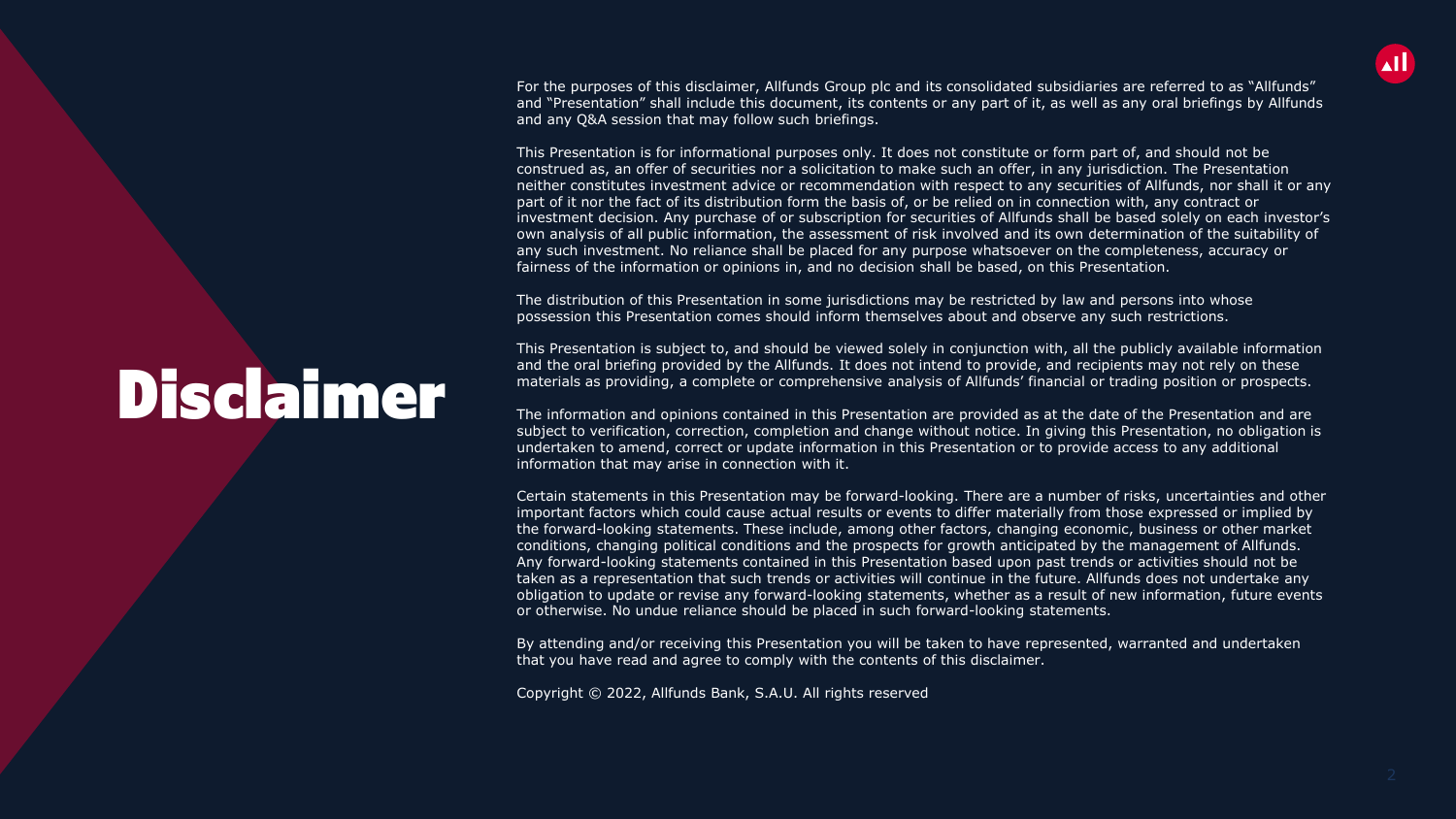# **Key Highlights**



Compelling strategic complementarity that broadens the Allfunds Connect value proposition



**Web Financial Group ("WebFG") is a leading WealthTech company providing bespoke software, data and analytics solutions to some of the largest retail banks, wealth managers, investment platforms and private banks in Europe**

#### **Enhances Allfunds' capabilities as a key strategic partner for our clients' digital ecosystem**

- Reinforces Allfunds Connect with new functionalities: multi-asset solutions, multi-data capabilities, and front-end capabilities
- Cross-selling opportunities across both our client bases with a strong regional and client base overlap
- Bolsters Allfunds' talent with an international tech team of ~75 software development engineers and a team of ~20 sales specialists

#### **Attractive financial profile and EPS accretive**

- Recurring revenue (SaaS) model, growing double digits. Doubles Allfunds' subscription revenues to 8% of 2021 PF Net Revenues
- Total consideration of €145m, implying 6.5x EV/Revenues 2021 and 23.8x EV/EBITDA 2021
- **Expected 2% 4% EPS accretion in year 1**
- Neutral impact on Allfunds Banking Group's solvency position
- $:=$
- Transaction subject to customary closing conditions and expected to close during Q2 2022
- Acquisition funded through the Allfunds Group revolving credit facility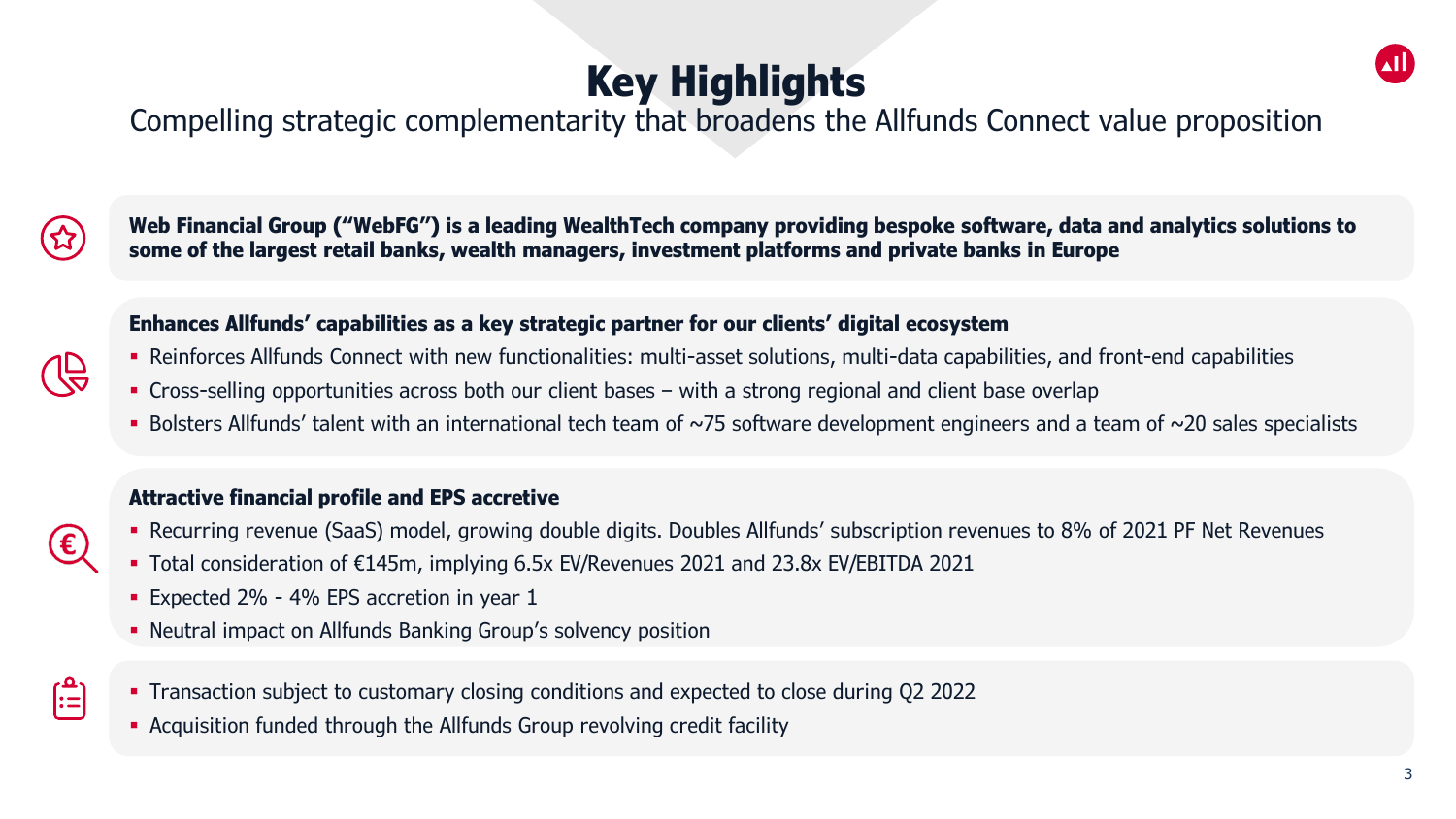## **WebFG at a Glance**

Leading provider of software, data, and analytics solutions to the wealth management industry

### **Company Overview**

- WebFG is a leading WealthTech company providing cloud-native digital solutions by harnessing cutting-edge software, sophisticated data and analytics, and deep industry expertise
- Ability to provide market data, research, ratings and news on virtually any market or asset class globally
- **130 loyal customers, including some of the largest retail banks,** wealth managers, investment platforms and private banks
- Founded in 2000, WebFG employs 94 employees across 6 European offices with headquarters in Madrid

### **Products & Services**

- **Proprietary, modular technology that can be combined into** tailor-made wealth management solutions
- Examples of such modules include data libraries, (real-time) data analysis tools, and artificial intelligence (AI)
- WebFG API is integrated with all major data vendors, regional providers, exchanges and other data sources
- **Plug & Play" approach creates a tech bridge between legacy** and modern technology in a flexible and scalable manner

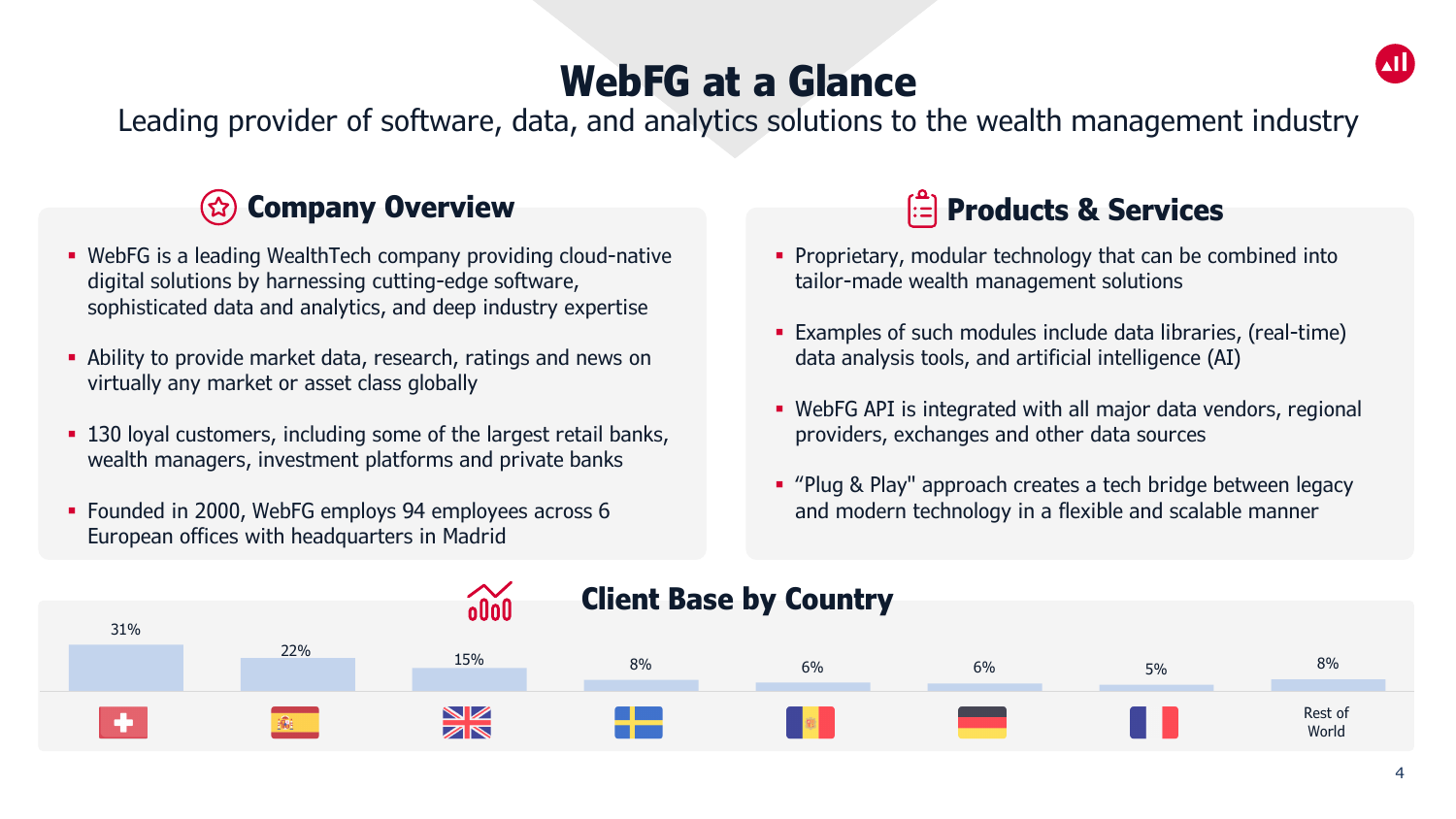## **Compelling Strategic Rationale**

Enhanced value proposition for our Connect clients

| connect                                                                                                                                           |                                                                                                                                                      |                                                                                                                                     |
|---------------------------------------------------------------------------------------------------------------------------------------------------|------------------------------------------------------------------------------------------------------------------------------------------------------|-------------------------------------------------------------------------------------------------------------------------------------|
| <b>Fund Solutions</b><br>Additional features and tools,<br>enhancing our strategic<br>partnership with clients                                    | <b>Wealth Solutions</b><br>New capabilities, on multi-<br>asset and multi-custodian,<br>that reinforce our<br>proposition for Enterprise<br>projects | • Enhanced strate<br>• Reinforces Conr<br>solutions, multi<br>• Increased prod<br>connectivity of<br>• Increases Allfur<br>projects |
| <b>Data &amp; Analytics</b><br><b>Solutions</b>                                                                                                   | <b>Regulatory Solutions</b>                                                                                                                          | • Opportunity to<br>WebFG clients,                                                                                                  |
| Deeper data & analytics<br>expertise enabling Allfunds<br>to refine existing tools and<br>develop new functionality<br>using our proprietary data | Potential to develop new<br>RegTech solutions and<br>penetrate more countries<br>in Europe                                                           | • International te<br>digital sales exe<br>engineers with                                                                           |

### **Strategic Rationale**

- egic partnership for our clients' digital ecosystem
- nect with new functionalities: multi-asset -data capabilities, and front-end capabilities
- uct stickiness, as WebFG manages the client's data sources
- nds' geographical reach in digital Enterprise
- cross-sell Allfunds platform solutions to existing and WebFG modules to existing Allfunds clients
- am to accelerate digital proposition:  $~15$  senior ecutives and  $\sim$ 75 software development a strong innovation and delivery track record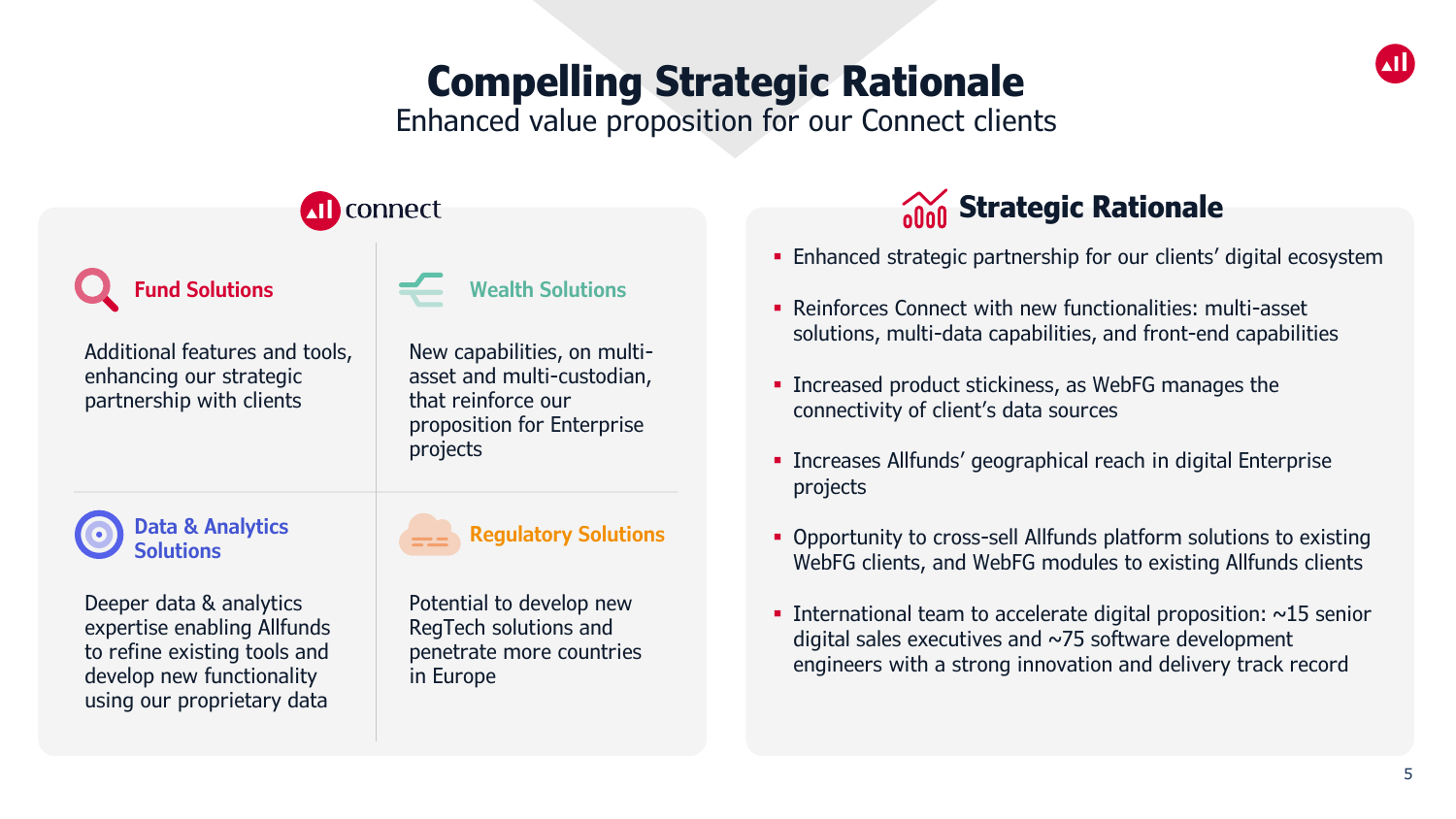### **Pro-Forma Financials**



#### Doubling Subscription Revenues to 8% of 2021 Net Revenues



Note: For WebFG, based on unaudited figures of 2021

(1) Includes Fixed-Term employees and contractors (excluding one-offs)